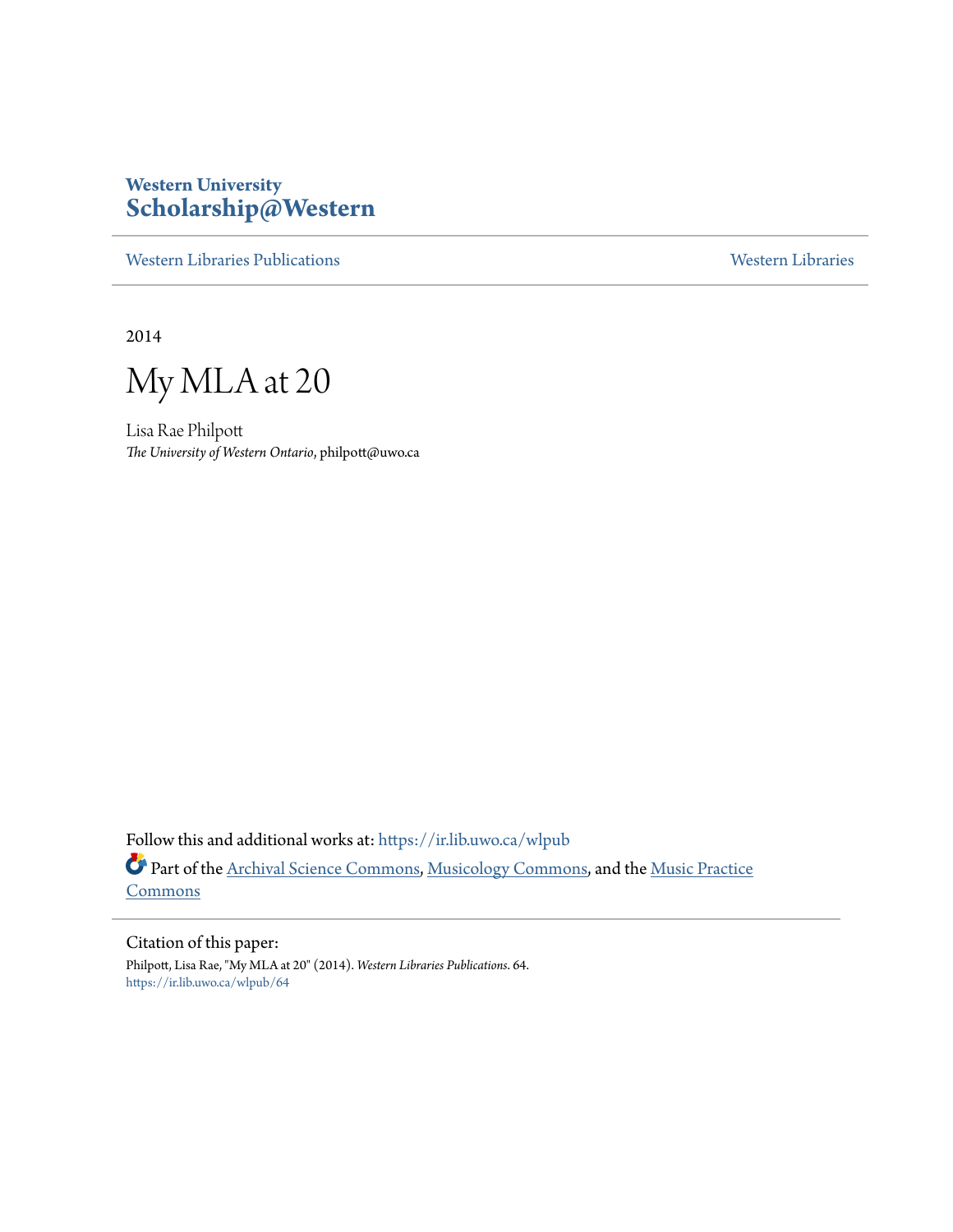## **My MLA at 20**

### **By Lisa Rae Philpott**

This year's conference, the 20th consecutive meeting I have had the good fortune to attend, attracted just over 400 attendees. As always with such a large and active association, there were many concurrent sessions: a challenge for the attendee to make choices. I wished at times that I could clone myself! What follows is a glimpse into a few of the sessions I attended.

## **Thursday, February 27**

#### **A User-Centered Website Redesign**

In this member-proposed session, Ray Heigemeir (Stanford University) offered a view of the home page of Stanford's Music Library over several incarnations, from 2001 to the present. Thanks to the "[Wayback Machine](http://archive.org/web/)," Heigemeir was able to present images of his library's home pages, many of which looked all too familiar (with images constrained by the 600 x 800 pixel resolution of past monitors). One revision simply moved links around the page, with a search box in the top right corner, so tiny as to be invisible. Users chose to use Google rather than deal with the confusion that was the website. The most recent Stanford-wide website revision was designed with user input; the Music Library's site was the first of Stanford's libraries to go live (2012). [Link to slides.](http://www.musiclibraryassoc.org/resource/collection/29180D4A-73C7-4627-A51E-DE9A2B7B18A3/Heigemeir_Slides.pptx)

### **Friday, February 28**

 $\overline{\phantom{a}}$ 

#### **Alexander Street Press Breakfast**

The Alexander Street Press (ASP) Breakfast-by-invitation was the brainwave of Tim Lloyd, Chief Operating Officer at ASP, at the 2010 San Diego conference, where on-site food options were few and extremely pricey. This event has remained popular ever since, with attendance at capacity. Whether or not they subscribe to any of the Alexander Street Press databases, attendees always gain an appreciation for the range and variety of available products.

### **Women Representing: Exploring Roles as Scholars and Traditional Music Collectors during the 20th Century**

Suzanne Moulton-Gertig (University of Denver) presented her findings on publications by women in academic music journals. Examining the membership lists of the American

Lisa Philpott is the Music Reference, Collections, and Instructional Librarian at Western University, in London, Ontario. She holds a B.Mus. (Ed.) from Brandon University, and an MLIS from Western.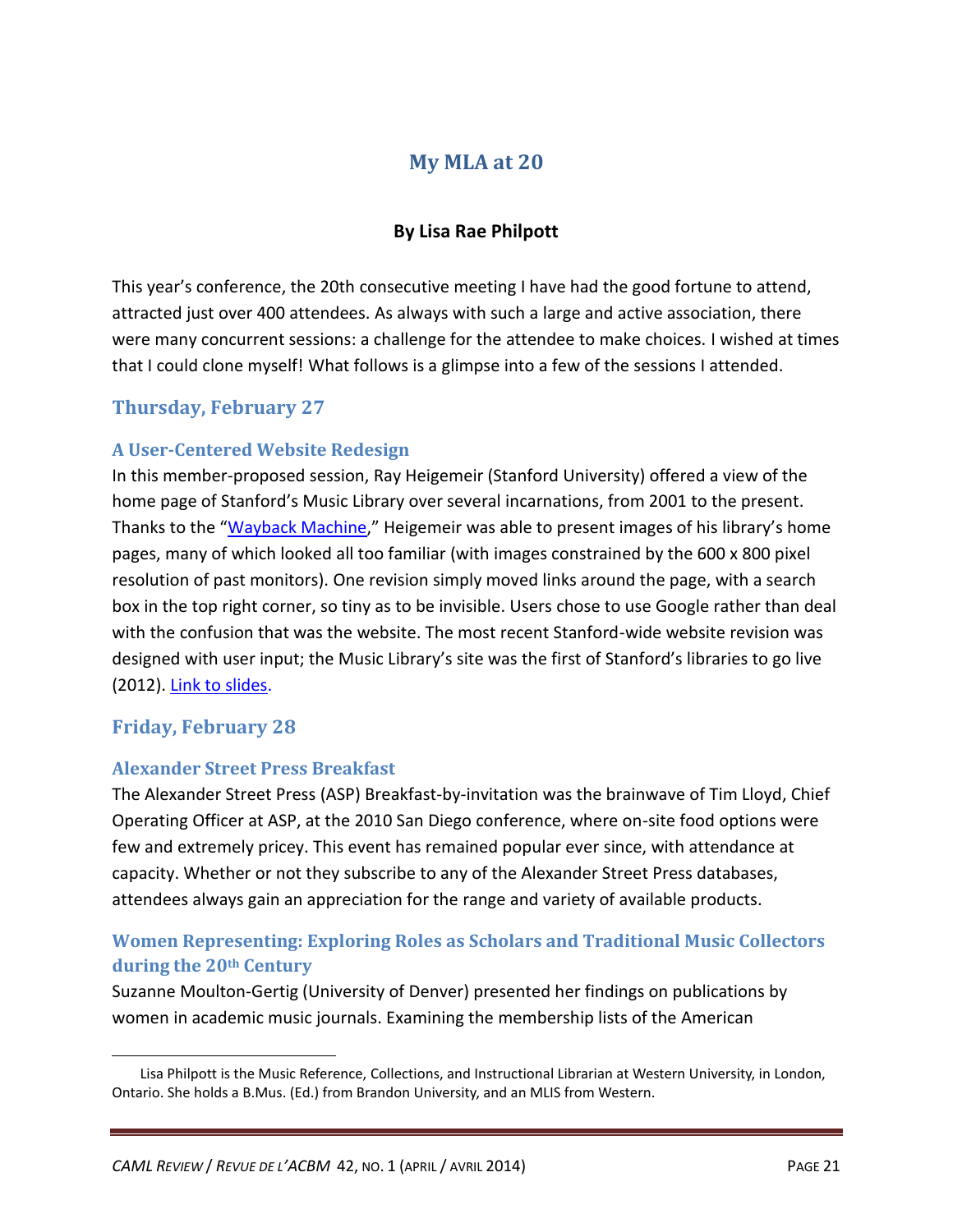Musicological Society during the periods 1948 to 1968 and 1969 to 1999, she discovered that while women comprised slightly more than 25% of the membership in both periods, their publications in the *Journal of the American Musicological Society* (*JAMS*) numbered 10% and 24% respectively. Articles written by women and published in other academic music journals showed a similar distribution: from 5% to 10% for the earlier period, and from 10% to 28% for the later period. A very few women were "repeat authors" with multiple articles in a single journal; no woman had articles in more than one journal. The range of topics remained similar to those of the earlier period: American music, women in music/gender studies, ethnomusicology and music education/pedagogy. Journal titles examined were *JAMS*, *Musica Disciplina*, *Musical Quarterly*, *Music & Letters* and the *Journal of Music Theory*.

In the next presentation, "One Evening as I Strayed: Women Collectors of Irish Traditional Music, A Journey through Space, Time, and Sources," Margaret Ericson (Colby College) spoke about her research into this niche area, which proved to be fascinating. During her 2012 visit to Ireland she was able to mine that country's rich resources. Remarkably, at some point in the early 20th century, the Irish government had passed a law forbidding or excluding women from working as collectors of folksongs; however, children were not excluded, and one precocious young girl collected several hundred examples. Some women, though usually not Irish women, did manage to become folksong collectors without the governmental recompense; for example, Robin Roberts assisted the late Alan Lomax in his collecting activities. (It was good to see Canada represented in the presentation by images of several of Helen Creighton's collections.) Regrettably, the technology conspired against the playing of Ericson's musical examples, but we were treated to her lovely rendition of "The Lowlands of Holland," in lieu of the recording by Peg Clancy Power. Link to **[Ericson's bibliography](http://c.ymcdn.com/sites/www.musiclibraryassoc.org/resource/collection/29180D4A-73C7-4627-A51E-DE9A2B7B18A3/ericson_bibliography.pdf).** 

### **Saturday, March 1**

#### **What Not to Wear: MLA Interview Edition**

Misti Shaw (DePauw University), Susannah Cleveland (Bowling Green State University), and Mark Puente (Association of Research Libraries) presented entertaining and thoughtful suggestions for interviewees. Based on the popular television program of the same name, they illustrated the presentation with examples of what does and does not work, and suggested that you should dress "one level *above* what you would normally wear on the job." Women were advised to check Pinterest's "Alternative Job Interview Attire" site for non-power-suit options; men were urged to avoid Dockers brand trousers; "Certain Dri" and prescription antiperspirants were recommended to avoid the obvious pitfalls; interviewees were urged to ensure their attire fits, and women were encouraged to wear slips underneath their skirts and dresses. Handy items for evading disaster include: Tide sticks, hankies, breath mints, "Static Guard," dry shampoo, a small travel umbrella, a scarf to cover stains, a lint roller and a travel emergency kit.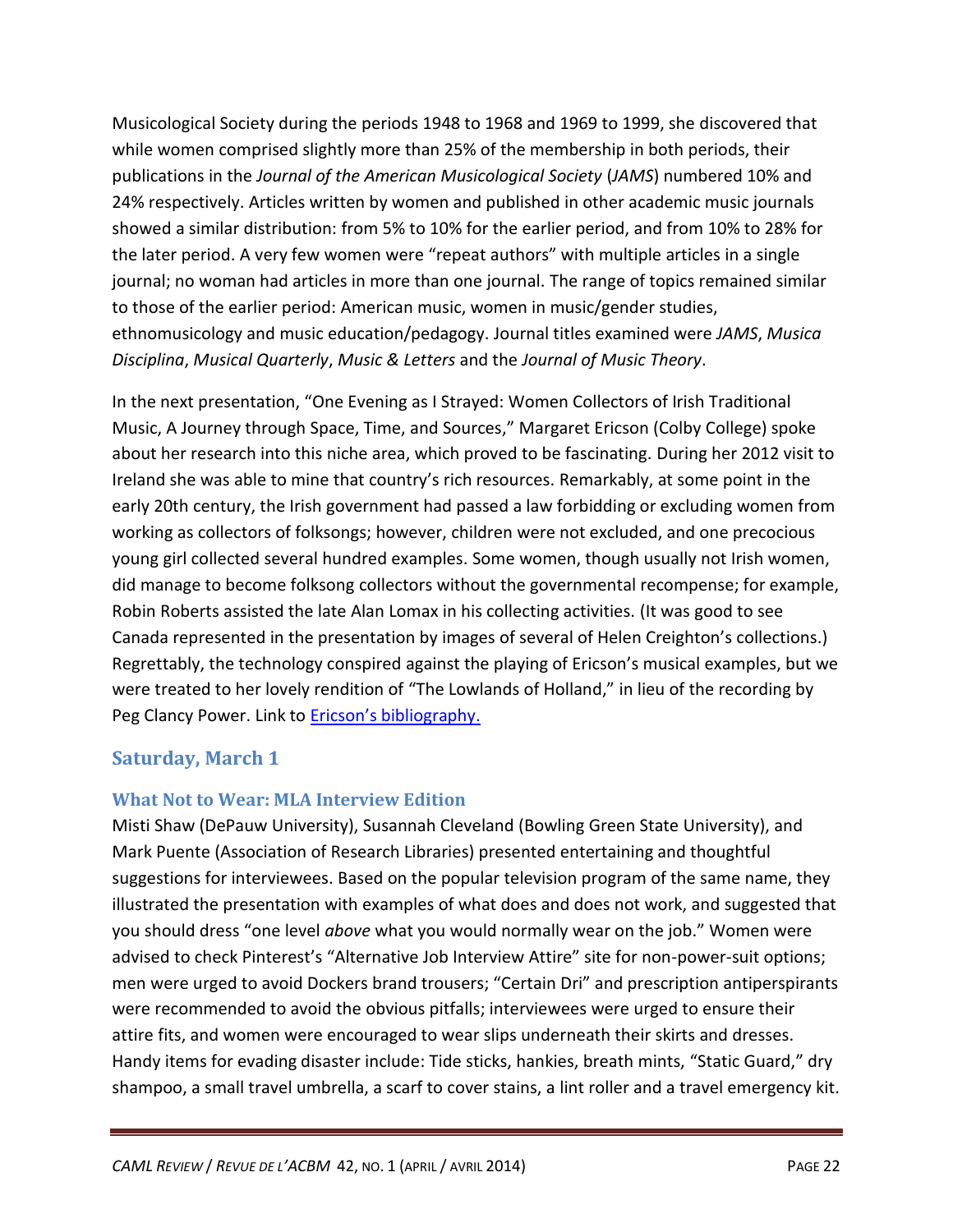Women were encouraged to wear layers, with a cardigan on top. Lastly, potential interviewees were urged to "Feel Confident!" [Link to slides.](http://www.musiclibraryassoc.org/resource/collection/29180D4A-73C7-4627-A51E-DE9A2B7B18A3/20140402_141038_23585.pptx) [Link to handout.](http://www.musiclibraryassoc.org/resource/collection/29180D4A-73C7-4627-A51E-DE9A2B7B18A3/20140402_141038_26590.docx)

**RDA and Public Services: Library Systems and RDA Implementation for Music** Presenters: Elizabeth Hille Cribbs (Northern Illinois University), Sonia Archer-Capuzzo (University of North Carolina at Greensboro), Patricia Falk (Bowling Green State University)

Sponsored by MLA's Bibliographic Control and Public Services Committees, this session provided a heads-up for those who need to know how RDA will change our library catalogues. Foremost among those changes will be the new policy for abbreviations, most of which will be spelled out. In particular, RDA calls for data to be transcribed the way it appears, instead of saving space or keystrokes by abbreviating words. So words will only be abbreviated in a bibliographic record if that is the way they appear on the item being catalogued. As well, RDA replaces non-intuitive abbreviations with terms that are more understandable to users. Examples of this user-friendly approach include:

 $1<sup>st</sup>$  ed. = First edition arr. = arranged 196 p. : ill. ; 30 cm. = 196 pages : illustrations ; 30 cm fl. = active

Abbreviations for music terminology will be retained: op., no., vol., min., sec., SATB, etc. Music's handy, bracketed GMDs—those General Material Designations such as [sound recording]—will disappear, but will be replaced by three new fields for indicating content, media, and carrier. Another big change for music is that the librettist, rather than the composer, will become the "main entry" for a libretto, so Kurt Weill's *Threepenny Opera* will be found under "Brecht, Bertolt."

**Stop Reinventing the Wheel: An Online Repository for Music Information Literacy** Presenters: Andi Beckendorf (Luther College) Sara J. Beutter Manus (Vanderbilt University), Clayton Crenshaw (Baylor University), Brian McMillan (McGill University), Nancy Zavac (University of Miami)

In this session, the Instruction Subcommittee of the Public Services Committee proposed the creation of an online repository for music-specific information literacy materials. The presentation examined the pros and cons of existing repositories, laid out the parameters of the subcommittee's proposed repository, and gave a glimpse of a preliminary design. Another major purpose of the session was to hear feedback from the audience: lots of time was devoted to discussion and all attendees were encouraged to complete a survey at the end of the session to guide the subcommittee's next steps in the project.